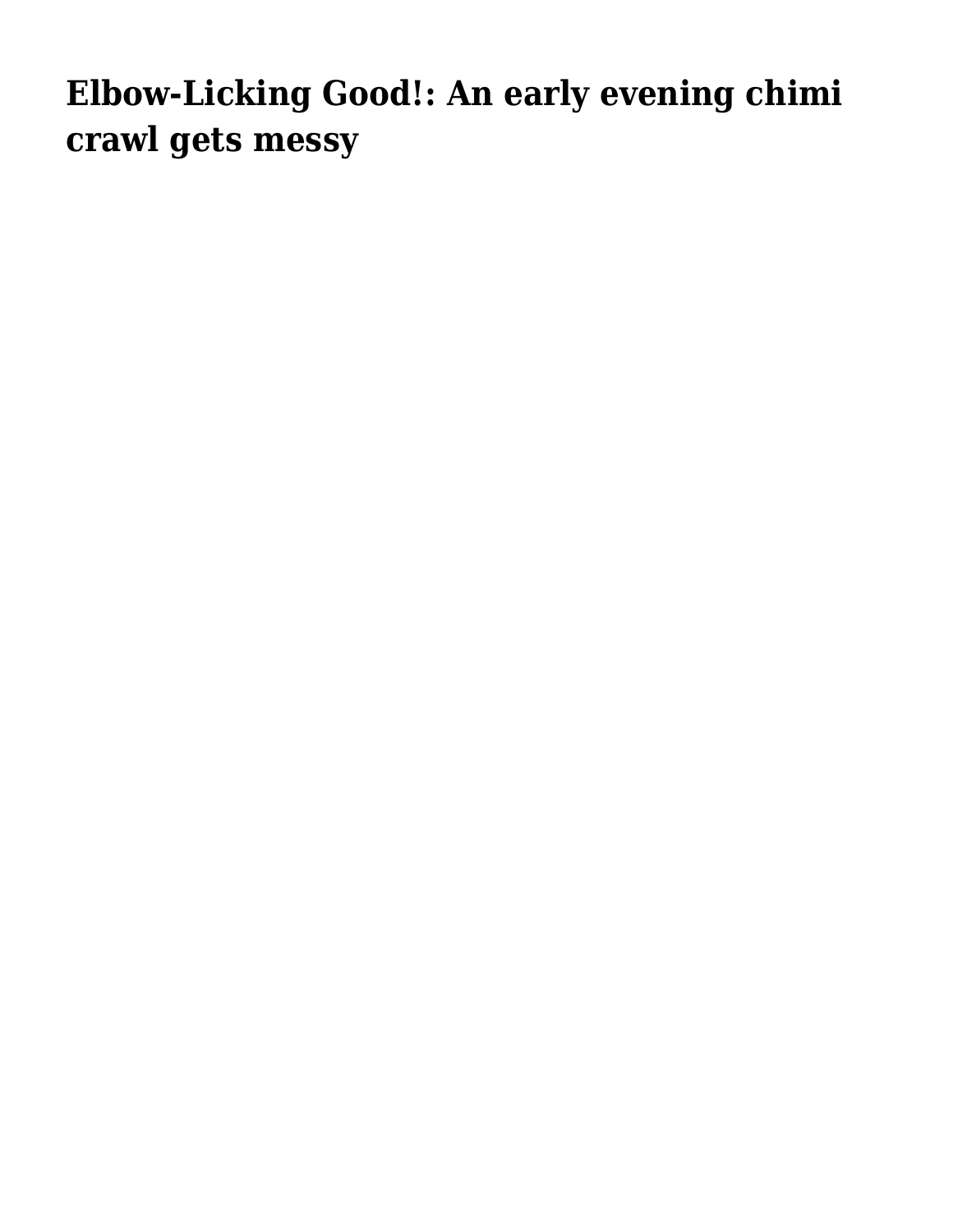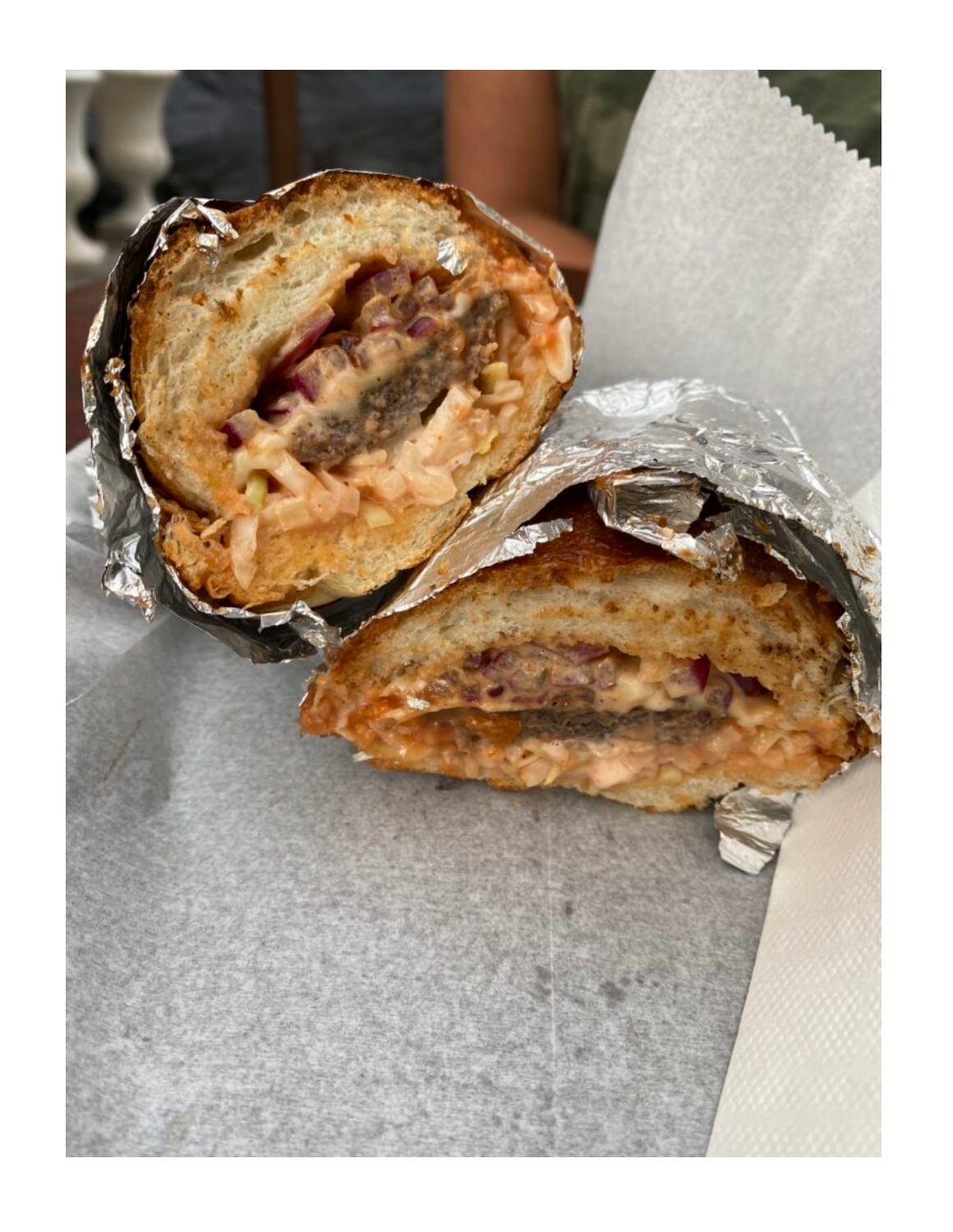When I told my boyfriend I was doing a Chimi Crawl, he responded as would most Americans raised on Taco Bell: "I love chimichangas!"

And while there's much to love about a deep fried burrito, that's not what I was talking about. I meant a *chimichurri* crawl, not to be confused with the South American chimichurri sauce that looks like pesto and is used to dress meat and poultry dishes. The chimichurri I was talking about is a Dominican hamburger sandwich with a special sauce.

The idea for a chimi crawl came from my friend Melissa, who texted me after a late night on Broad Street. "Have you ever had a chimi?" Melissa asked. "The Dominican kind?"

As a stereotypical, pumpkin-spice loving white girl, the answer was no.

"There's a whole other world out there," she said, describing the dozen or so late night food trucks lined up all along Broad Street, each promising the best chimi around.

Thus, we set a date. On the Saturday before Providence's Dominican Festival, an apropos time to try our first chimis, Melissa, her friend Carolyn, and I — the *tres blanquitas —* set out toward South Providence just after 6pm. Melissa warned me that we might precede the trucks at such an early hour, but I insisted; although the youngest of the group, I am, at heart, an old maid.

The three of us piled into Carolyn's SUV and drove past all of the markers I recognized on Broad Street, down as far as the entrance to Roger Williams Park, at which point we turned around. Moving north from this spot is where the trucks start to line up. We parked just a few blocks up, right in front of our first stop: **Johnny's Chimi Place**.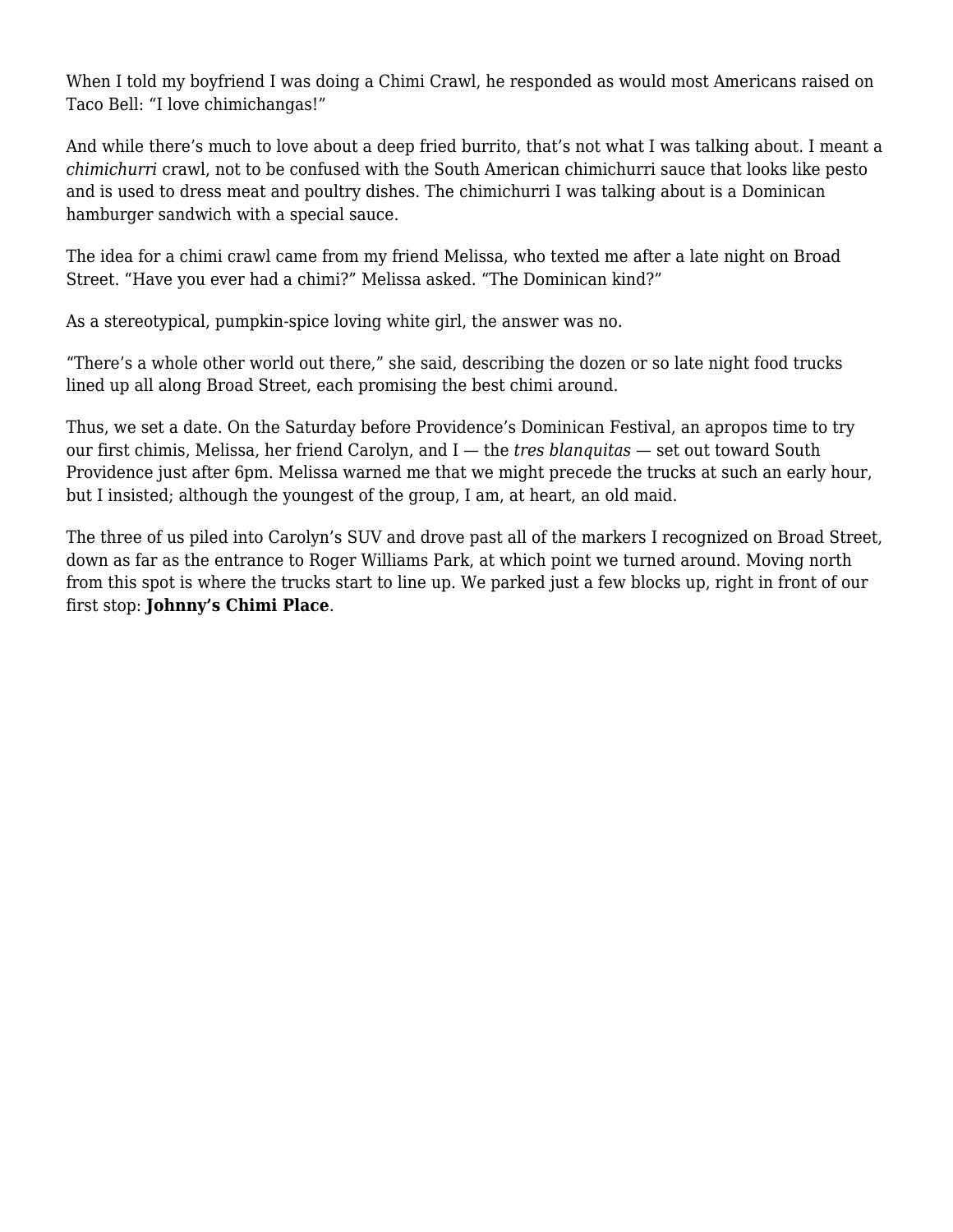

Johnny's is a classic, having opened in 1993 as a mobile food truck. Now they're planted on the sidewalk near Thurber's Avenue with a few small tables and even a couple of outdoor booths. Even at this early hour, a line was starting to form.

Melissa was our designated speaker since she has the best Spanish (I promised to return the favor if we ended up in a Greek-speaking neighborhood). The painted menu was in both Spanish and English, and we opted for the regular chimi, adding the optional onions and cheese for 50 cents. At the last second, Melissa and Carolyn also got a *Pastelitos de Carne* (meat pie) from the dollar menu because the golden crispy pies looked so tantalizing from the window.

We sat at one of the shaded booths bedecked with a napkin dispenser — an essential resource, we learned almost immediately. The chimis came on long hoagie-like rolls, perfectly grilled, with a hamburger patty in the middle, topped with cabbage, tomatoes, onions, a sprinkle of cheese and the secret sauce: a combination of ketchup and mayo that tasted nothing like either but oozed from each bite and trailed down our hands.

"My God, these taste just like New Orleans' rolls," Carolyn said.

"This is *amazing,*" said Melissa.